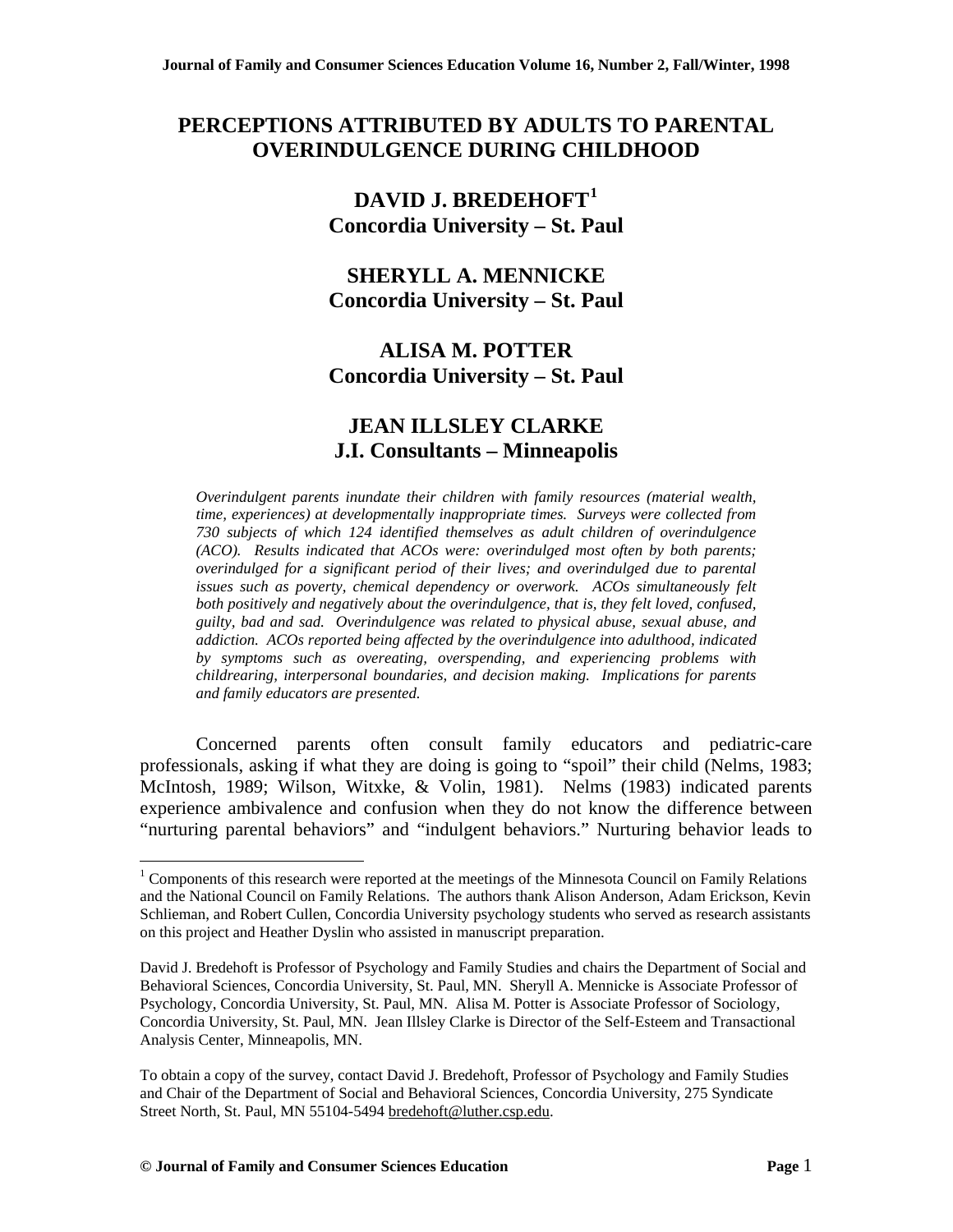healthy attachment between parent and child, while overindulgent behavior on the part of the parent leads to excessive self-centered and immature behavior in the child (Clarke & Dawson 1998; McIntosh, 1989). The construct of overindulgence has not been well represented in parenting research, consequently the authors looked to research in two related areas; the spoiling of children and parenting styles.

In the process of studying the lives of poor, vulnerable, and harassed children, Coles (1977) studied the effects of affluence. The author stated, "'Privileged' children keep struggling with their perceptions of what life is like in America for others, for the less fortunate. [T]he 'privileged' seem, in fact, frightened and guilty and confused and conflicted – in their own ways, victims" (p. xiv).

Parents and grandparents, friends and relatives, educators and therapists voice similar concerns about today's children. Many believe children now are in a privileged generation which is showered with excess materialism. Hausner (1990), a therapist who has done extensive counseling with parents and children of affluent families, cited numerous problems resulting from affluence: "Just as poverty has a profound influence, so too does affluence. It creates distinct opportunities as well as problems…spoiled children with obnoxious behavior and superior attitudes, unmotivated adolescents who care only for their stereos and clothes, reckless teenagers living delinquent and selfdestructive lives" (p. 9).

# **Spoiling Children**

## **Spoiled Child Syndrome**

Swain (1985) and McIntosh (1989), practitioners in the fields of mental health and pediatrics, independently identified the "spoiled child syndrome." Swain (1985) suggested that this syndrome "occurs when the parent indulges the child's every whim or wish" (p. 67). Further, it has to do with a parent relinguishing power to the child and results in children who are "obnoxious, ill-tempered, ill-mannered, selfish, and often immoral" (p. 67). McIntosh (1989) expanded the definition by suggesting that the spoiled child syndrome was:

characterized by excessive self-centered and immature behavior, resulting from the failure of parents to enforce consistent, age-appropriate limits. Spoiled children display a lack of consideration for others, demand to have their own way, have difficulty delaying gratification, and are prone to temper outbursts. Their behavior is intrusive, obstructive, and manipulative (p. 108).

Both definitions highlighted behavioral outcomes resulting from spoiling children. While one definition suggested the spoiled child syndrome resulted from relinquishing parental power to the child, the other believed that it is directly related to the failure of parents to enforce age-appropriate limits.

## **Spoiled Babies**

Solomon, Marin & Cottington (1993) surveyed 303 parents and developed a typology related to parental beliefs and the spoiling of infants. Type 1 parents (56%) in their study did not believe an infant younger than five years old could be spoiled. Type 2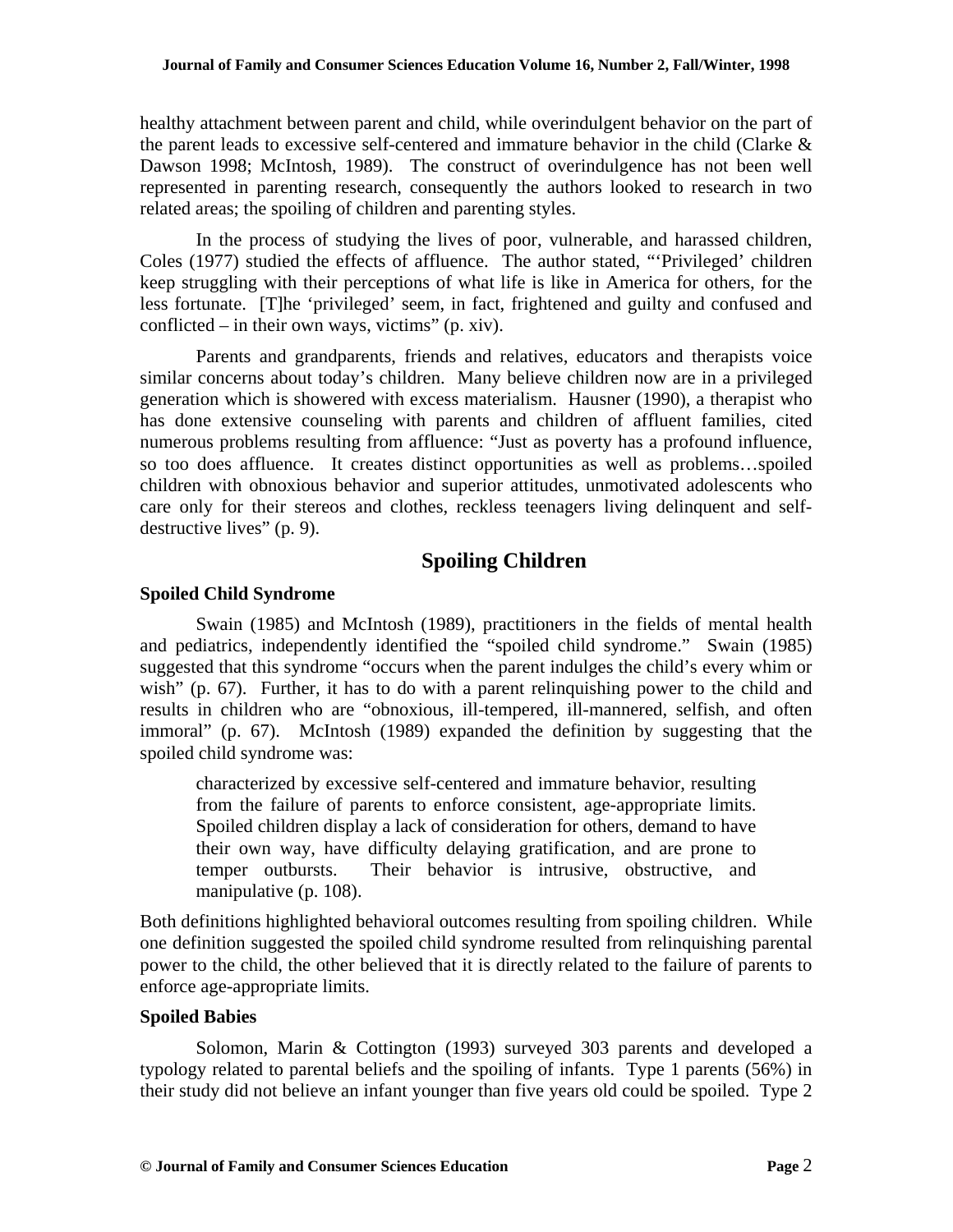parents (20%) believed an infant should be spoiled, and Type 3 parents (24%) believed infants could be spoiled, but should not be spoiled. In addition to identifying three distinct types of beliefs about spoiling, Solomon et al. found race, income and education differences between parenting types. Type 1 parents were more likely to be Caucasian and have higher incomes and higher levels of education. Type 3 parents were more likely to be African-American and have lower incomes and less education. Type 2 parents held belief patterns that fell statistically between Type I and Type 3. This study suggests that there were differences regarding parental attitudes concerning the spoiling of children. These differences were related to socioeconomic and education levels, as well as to ethnic groups.

Wilson et al. (1981) surveyed 531 parents in a rural Midwestern state on the subject of spoiling a baby. The survey defined a baby as a child younger than one year of age. Seventy-nine percent of the fathers and 66% of the mothers believed a baby could be spoiled. Parents agreed a baby was spoiled by allowing the child to have its own way (58% mothers; 54% fathers) and not setting limits for the child (53% mothers; 43% fathers). When asked to describe a "spoiled baby," parents most frequently used negative terms: difficult to control, demanding, obnoxious, overindulged, and frustrated, while positive descriptions such as happy, alert, affectionate, pleasant, well-adjusted, sociable, content, and outgoing were used less often. Sixty-one percent of mothers and 56% of fathers indicated that the effects could be seen between the first and fifth year of life. Almost a quarter (23% mothers; 22% fathers) felt that the effects would continue to be seen throughout the teenage years.

## **Beyond Control Adolescents**

 Perhaps, as Wilson, Witzke, & Volin's (1981) study suggested, the effects of spoiling a child may last throughout adolescence. Robinson (1978) investigated child rearing and disciplinary methods of parents who identified their adolescent boys as serious control problems. The study matched boys on social and personal characteristics from two family groups: 15 families in which the adolescent boy was on probation with juvenile authorities for failure to obey his parents, and 15 families in which the adolescent boy was reported by his parents to be well behaved. "Parents of the beyond control adolescents were reported to be more inconsistent in setting and enforcing rules, less likely to praise, encourage, and show interest in their adolescents, and to be higher in hostile detachment" (p. 109).

Even though Robinson (1978) was not investigating the "spoiling of adolescents" per se, the results of the study lent support to the notion that there may be a link between parenting style and beyond control adolescent behavior. A parenting style that is inconsistent in setting and enforcing rules, hostile, and non-nurturing, may encourage "out of control" or "spoiled children."

# **Parenting Styles**

How and to what extent parents sought to control their children has been one of the most heavily researched aspects of parenting. Baumrind (1966, 1983, 1991, 1996) and Rohner (1986, 1994) identified four parenting styles: authoritarian, authoritative, rejecting-neglecting, and permissive.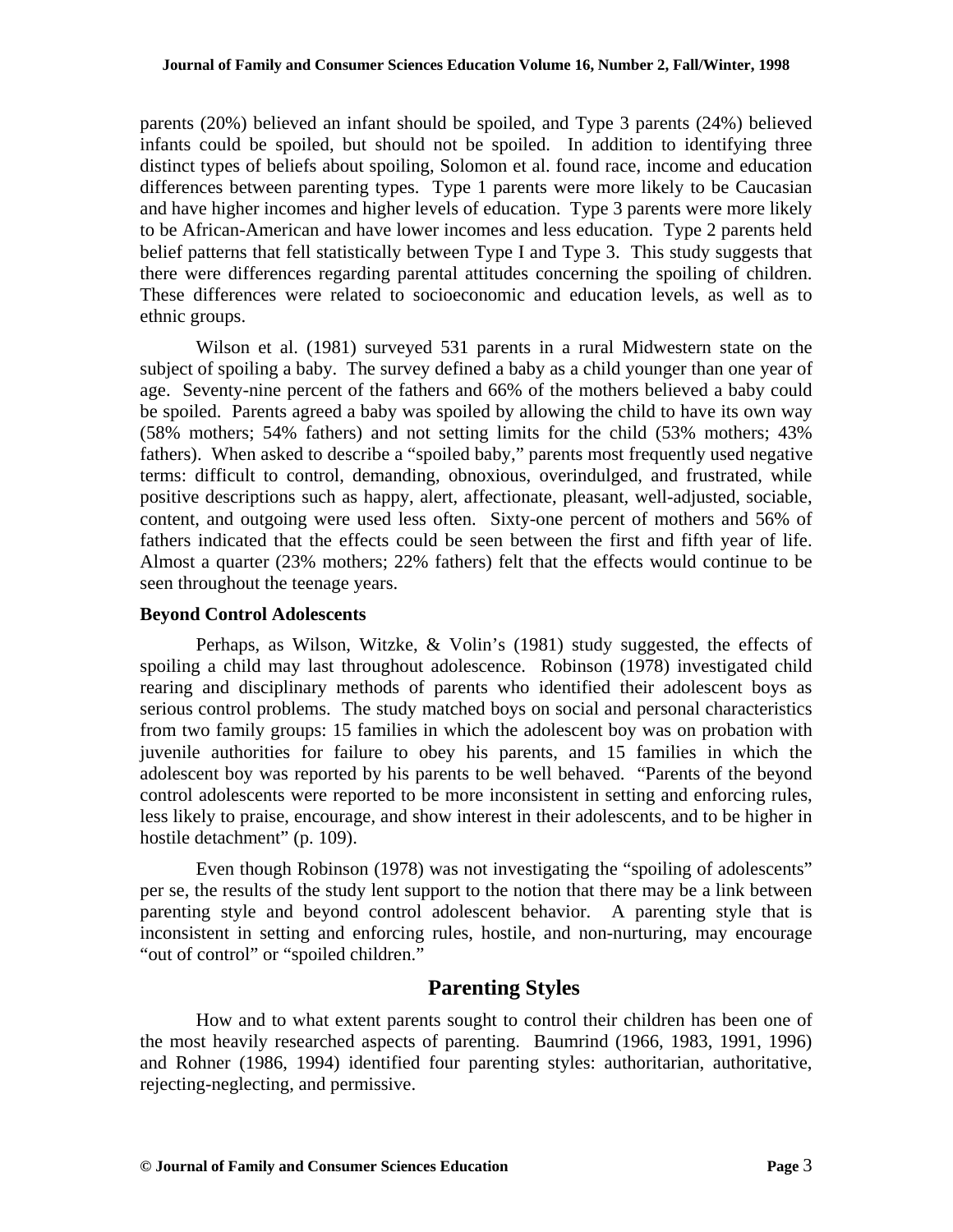These four parenting styles were organized along two dimensions: parental responsiveness to children and parental demandingness of children. "Responsiveness refers to the extent to which parents intentionally foster individuality and self-assertion by being attuned, supportive, and acquiescent to children's needs and demands" (Baumrind, 1996, p. 410). Salient features of parental responsiveness include warmth, clear communication, reciprocity, and attachment. "Demandingness refers to the claims that parents make on children to become integrated into the family and community by their maturity expectations, supervision, disciplinary efforts, and willingness to confront a disruptive child" (Baumrind, 1996, p. 411). Salient features of demandingness include confrontation, monitoring, and consistent contingent discipline.

According to Baumrind (1996) authoritarian parents were high on demandingness and low on responsiveness, imposed rules and standards and expected obedience and to control their children by using punishment to ensure compliance. Parents who used this style restricted autonomy so that their children's self-will was overcome. Authoritative parents are high on both responsive and demanding dimensions. They set limits and consistently enforced them while explaining the reasons. With older children they encouraged open discussion, valuing both self-will and conformity. Rejecting-neglecting parents were detached from their children. They were not supportive and nurturant, and they placed few, if any, demands on their child's behavior (Rohner, 1986). Permissive parents imposed few demands on their children for orderly conduct. Baumrind (1966) described child-centered permissive parents as high on responsiveness and low on demandingness. They allowed their children to make choices. They were supportive and nurturant, but avoided exercising control over their child's behavior. Research (Coopersmith, 1967; Baumrind, 1983, 1991; Buri, Louiselle, Misukanis, and Mueller, 1988) suggested that warm, concerned, authoritative parents raised children with the highest self-esteem, self-reliance, resilience, optimism, maturity, and social competence, whereas authoritarian, rejecting-neglecting, and permissive parenting were associated with a variety of childhood problems including lack of self-assertion, lower cognitive competence, lower levels of individuation, social consciousness and autonomy, and external locus of control (Baumrind, 1983, 1991). What is overindulgence and when does parenting turn into overindulgence? How does overindulgence differ from spoiling children? Are Baumrind's "permissive parents" overindulgent parents?

# **Defining Overindulgence**

Following a review of the literature and in-depth interviews with individuals who identified themselves as being overindulged as children, the authors developed a definition of overindulgence, which was used to frame this research. Overindulgent parents inundate their children with family resources such as material wealth, time, experiences, and lack of responsibility. They give children too much of what looks good, too soon, too long and at developmentally inappropriate times. Overindulgent parents may overindulge to meet their own needs, not the needs of their children. For example, they may have grown up in poverty and do not want their child to experience the same. When children are overindulged, they develop in an environment which is not realistic since they do not learn skills such a perseverance, coping with failure in effective ways, and compromising. Because overindulgence hinders children from completing their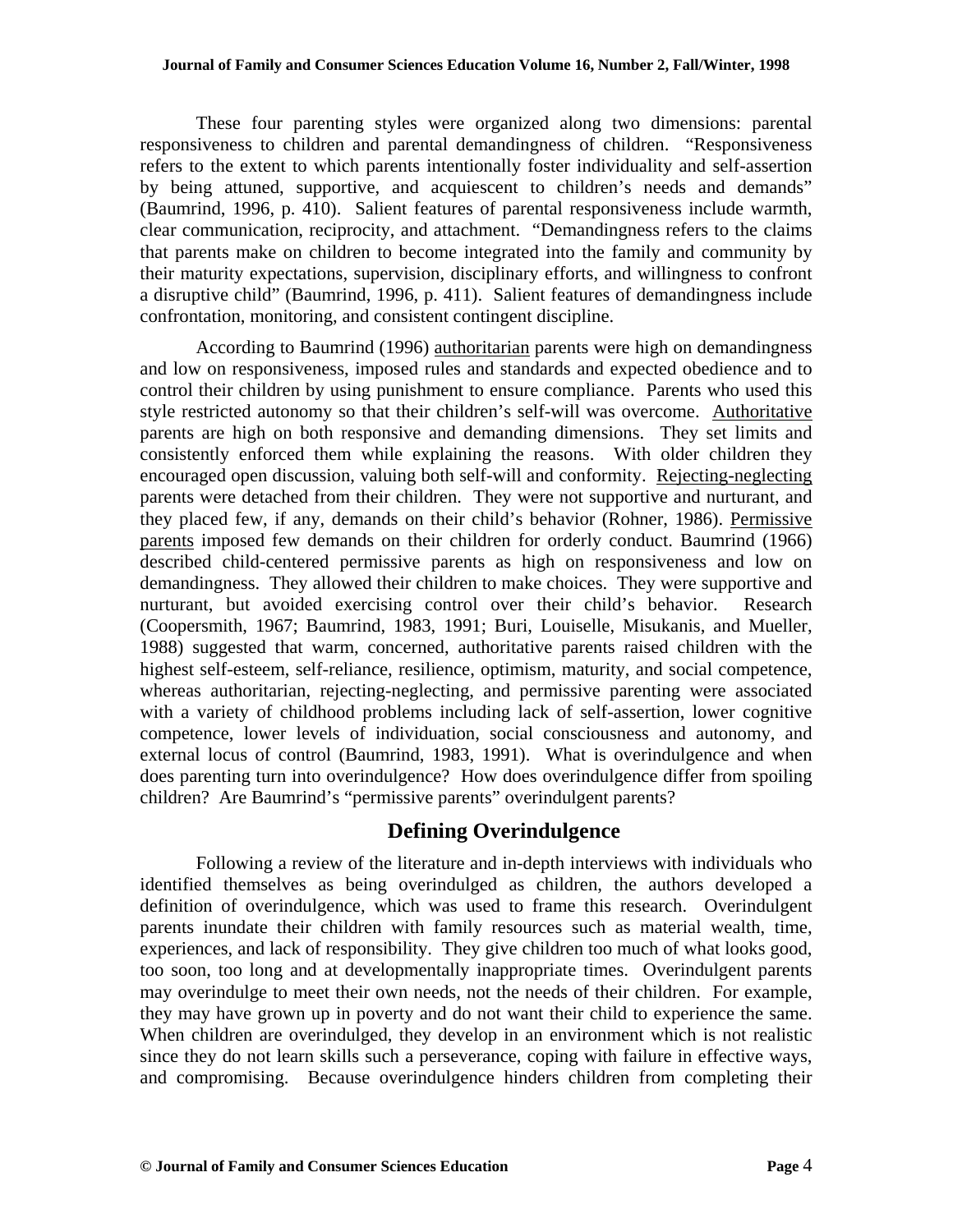developmental tasks and prevents them from learning necessary life lessons, it can be conceptualized as a form of child neglect.

#### **Overindulgence Compared to Spoiling Children**

As reported earlier, there is no one definition of what it means to "spoil" a child (Swain, 1985; McIntosh, 1989). However, some common elements may be found in the existing definitions. Swain (1985) and McIntosh (1989) assumed the process of "spoiling children" stemmed from the child's needs, not the parent's. Both definitions (Swain, 1985; McIntosh, 1989) suggested that "spoiling" resulted in excessive, self-centered, obnoxious, and ill-tempered child behavior. In addition, spoiling a child resulted from the relinquishment of parental power, and the failure of parents to enforce consistent ageappropriate limits.

In contrast, the process of overindulgence stems from the parent's needs, not the child's. Overindulgent parents do not provide their children with necessary structure. In addition, they shower them with family resources at developmentally inappropriate times. This hinders children from completing their developmental tasks. Overindulgence can be considered a form of child neglect.

## **Overindulgence Compared to Permissive Parenting**

At the heart of this investigation is overindulgence. Is Baumrind's "permissive parent" the same as the "overindulgent parent?" We believe not. We assert that not all permissive parents are overindulgent. Baumrind's (1996) permissive parent type focused on the failure to enforce consistent, age-appropriate limits, which more closely fits the definition of "spoiling" children, whereas, the overindulgent parent type focuses on giving an overabundance of resources to children such as attention, material goods, time, and experiences. These actions meet parental needs, and deprive children of completing their developmental tasks.

## **Purpose**

The current study was designed to begin the development of a knowledge base about overindulgence. First, characteristics of adult children who identified themselves as being overindulged (ACOs) are described. Then, the adults' perceptions of overindulgence and its effects are provided. Next, comparisons between adults who were overindulged as children and those who were not are made. Specifically, the two groups are compared on their own parenting styles, their self-indulgence, and the types of relationships they seek out as adults. Using results from these investigations, recommendations for parents and parent educators are made.

## **Method**

#### **Sample Description**

Participants for the study were selected through a convenience sampling from four groups: participants attending workshops on overindulgence or other family related topics; trained parent facilitators; parents attending parenting classes; and students in psychology classes at a small private midwestern college. Surveys were completed by 730 subjects (85.5% female and 14.5% male). Participants' ages ranged from 17 to 83 (Mean = 42.8 years). Of the 730 participants, 124 identified themselves as adult children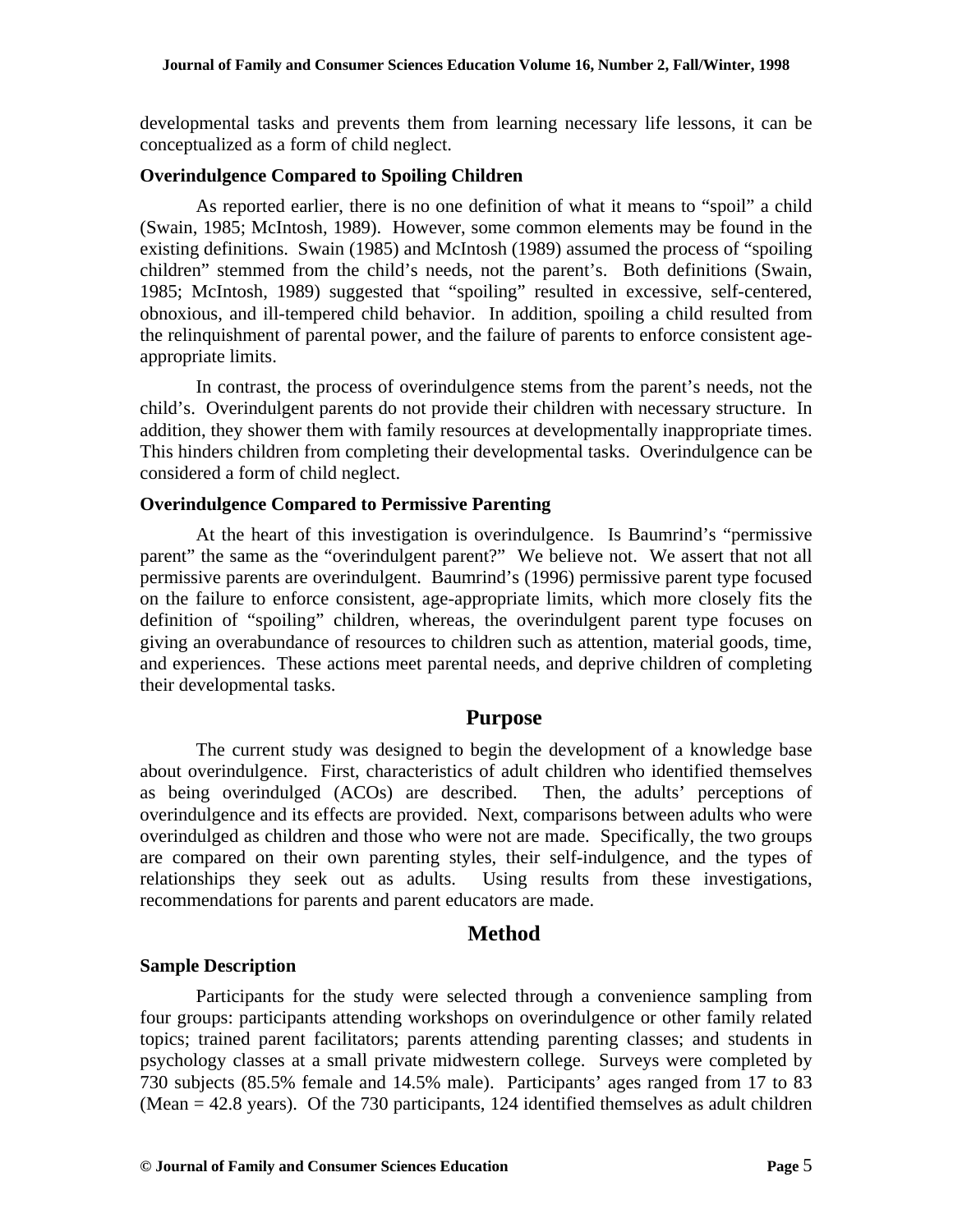of overindulgence (ACOs). The ACO subsample was 87.7% females and 12.3% males. ACOs ranged from 19 to 80 years of age (Mean = 42.2 years).

#### **Questionnaire and Procedures**

The questionnaire for this study was developed by the authors, following a series of in-depth interviews with self-identified ACOs. The survey was then reviewed and field-tested in a workshop setting. Respondents were asked to answer questions on background demographic characteristics and then they read the following definition of overindulgence which the authors had developed from interviews with adult children of overindulgence:

Overindulging children means giving them too much of what looks good, too soon, too long; giving them things or experiences that are not appropriate for their age or their interests and talents. Overindulgence is the process of giving things to children to meet the adult's needs, not the children's needs.

Parents who overindulge give a disproportionate amount of family resources to one or more children in a way that appears to meet the children's needs but does not. Overindulged children experience scarcity in the midst of plenty. They have so much of something that it does active harm or at least stagnates achieving their full potential. Overindulgence is a form of child neglect. It hinders children from doing their developmental tasks and from learning necessary life lessons.

After reading the definition, respondents categorized themselves as being overindulged or not indulged as children. Subjects who identified themselves as overindulged answered both closed and open-ended questions concerning their own overindulgence, then proceeded to general questions on overindulgence. Participants not experiencing overindulgence only answered general questions on overindulgence. Sample closed and open-ended questions included: "Was there physical violence toward you in your family?" "Check all of the following areas in which you experienced overindulgence: love, toys, clothes, privileges, lessons, summer camps, time with parents, holidays, sports, freedom, drugs, entertainment, no consistent chores expected, not having to learn skills that were expected of other children, not having to follow the rules, being allowed to take the lead or dominate the family, and having things done for me that I could or should do for myself."

## **Results**

Descriptive characteristics of the ACO subsample  $(N=124)$  and their perceptions of their overindulgence are provided first, followed by comparisons between adults who were overindulged as children and those who were not.

## **Demographic Characteristics**

ACOs reported high levels of education. Their family of origin was most commonly identified as dual parent with a slight trend toward higher levels of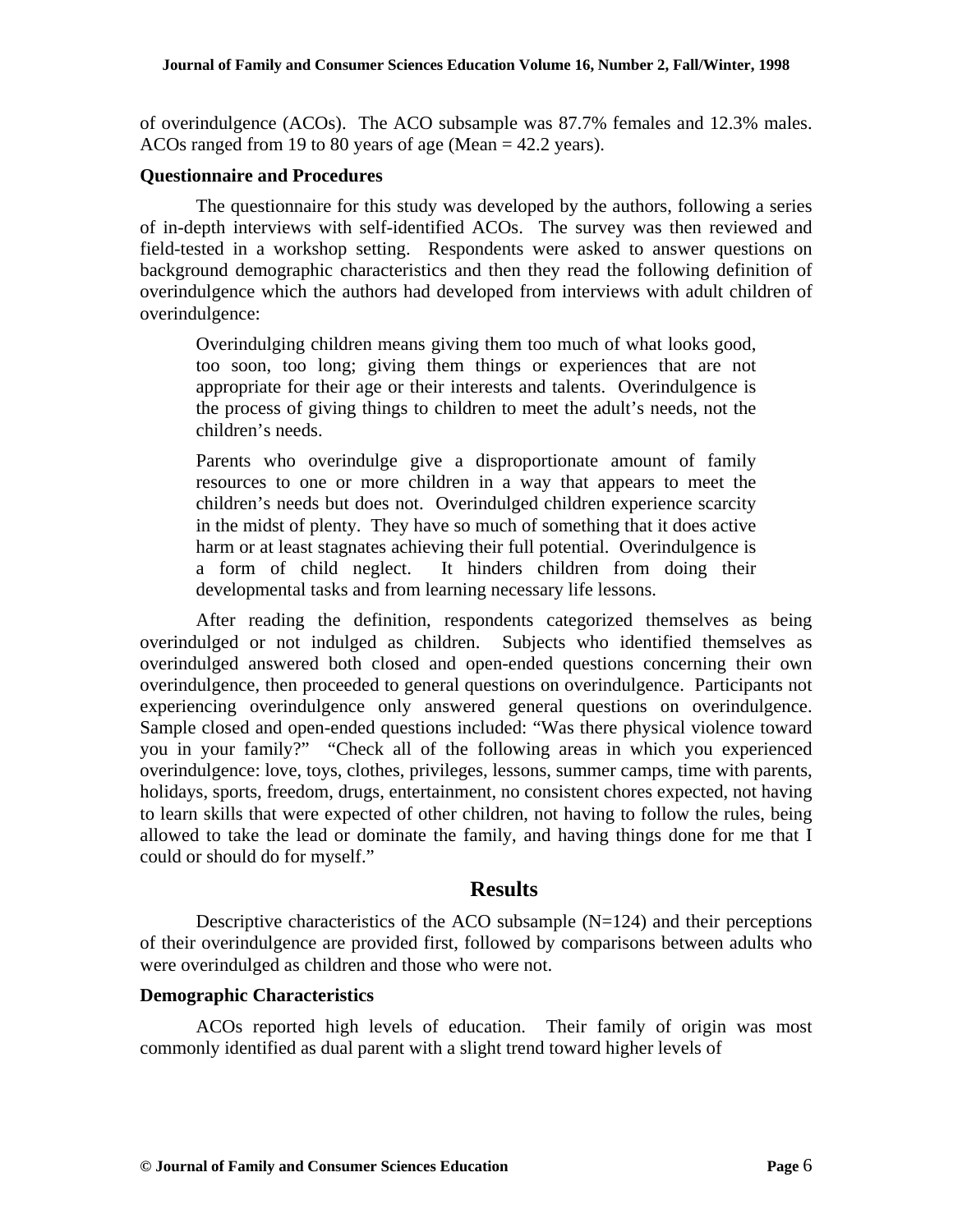| <b>Characteristic</b> | Frequency                                   |            |
|-----------------------|---------------------------------------------|------------|
| Age                   |                                             |            |
|                       | 41-50 (Mode)                                | 42%        |
| Characteristic        |                                             | Percentage |
| <b>Sex</b>            |                                             |            |
|                       | Male                                        | 12%        |
|                       | Female                                      | 88%        |
| Education             |                                             |            |
|                       | $< 12$ th Grade                             | 27%        |
|                       | B.A.                                        | 38%        |
|                       | M.A.                                        | 29%        |
|                       | Ph.D.                                       | 2%         |
|                       | <b>Trade School</b>                         | 3%         |
|                       | Perceived amount of money compared to other |            |
|                       | Families when growing up                    |            |
|                       | A whole lot more money                      | 7%         |
|                       | More money                                  | 28%        |
|                       | About the same amount of money              | 44%        |
|                       | Less money                                  | 17%        |
|                       | A whole lot less money                      | 5%         |
| Family of origin      |                                             |            |
|                       | Two-parent                                  | 87%        |
|                       | Single parent                               | 7%         |
|                       | Stepfamily                                  | 2%         |
|                       | Adoptive parent/Other relative              | 3%         |
|                       | Number of children in family of origin      |            |
|                       | One                                         | 6%         |
|                       | Two                                         | 21%        |
|                       | Three                                       | 28%        |
|                       | Four                                        | 22%        |
|                       | Five                                        | 11%        |
|                       | <b>Six</b>                                  | 12%        |

family income. See Table 1 for additional demographic information. A substantial percentage (27%) of ACOs indicated that physical violence was present in their childhood homes. Of those reporting physical violence, 30% were spanked, 50% were hit with belts, sticks or other objects, and 20% were beaten.

The following quotes tell their stories. "My father threatened me a lot and beat me until I was temporarily paralyzed when I was young." "My mother would lose control and hit us with objects such as a vacuum cleaner hose, shoes, hair brushes and a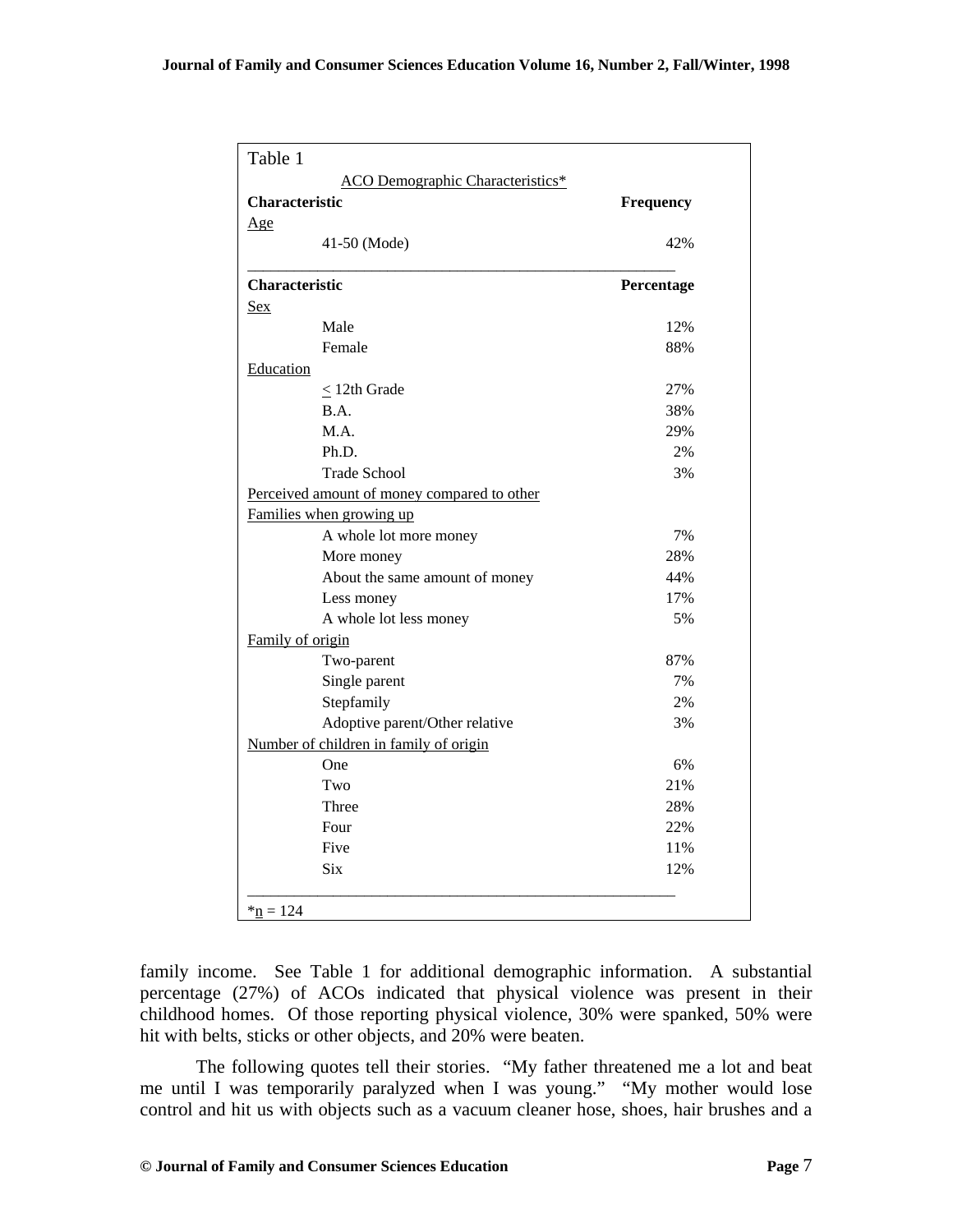yard stick." "Sometimes we were spanked with a strap. A few times I was slapped across the face, and a few times hit until I was black and blue." Seventy-two percent of ACOs reported psychological abuse. Psychological abuse included ridiculing, shaming, discounting and withholding love. Again, narrative data reflect these parent-child interactions: "My dad made fun of me when I made a mistake and called me stupid. I felt shamed." "My father frequently ridiculed my abilities. He also withheld love, while my mother overcompensated in the opposite direction." Finally, 15% of ACOs reported being sexually abused by a family member.

When ACOs were asked if there was addiction in their family of origin, 51% responded "yes." Of those saying "yes," a majority indicated the addiction was based on alcohol (66%), drugs (10%), work (10%), food (9%), perfectionism (2%), codependency (2%), and sex (2%).

| Areas of Overindulgence*                                          |
|-------------------------------------------------------------------|
|                                                                   |
| Having things done for me that I could do or should do for myself |
| No consistent chores expected                                     |
|                                                                   |
| Privileges                                                        |
|                                                                   |
|                                                                   |
| Being allowed to take lead or dominate in the family              |
| Not having to learn skills that were expected of other children   |
|                                                                   |
| Not having to follow rules                                        |
|                                                                   |
| Entertainment                                                     |
|                                                                   |
| Summer camps                                                      |
| Time with parents                                                 |
|                                                                   |
|                                                                   |
|                                                                   |

## **Perceptions of Overindulgence**

The largest number of ACOs reported being overindulged by both parents (43%), followed closely by being indulged by mothers only (42%). Far fewer ACOs identified fathers only (11%), grandmothers only (4%), and grandfathers only (1%) as overindulgent. Overindulgence does not stop with the end of childhood. Thirty-nine percent of ACOs reported overindulgence continuing through adolescence, 9% through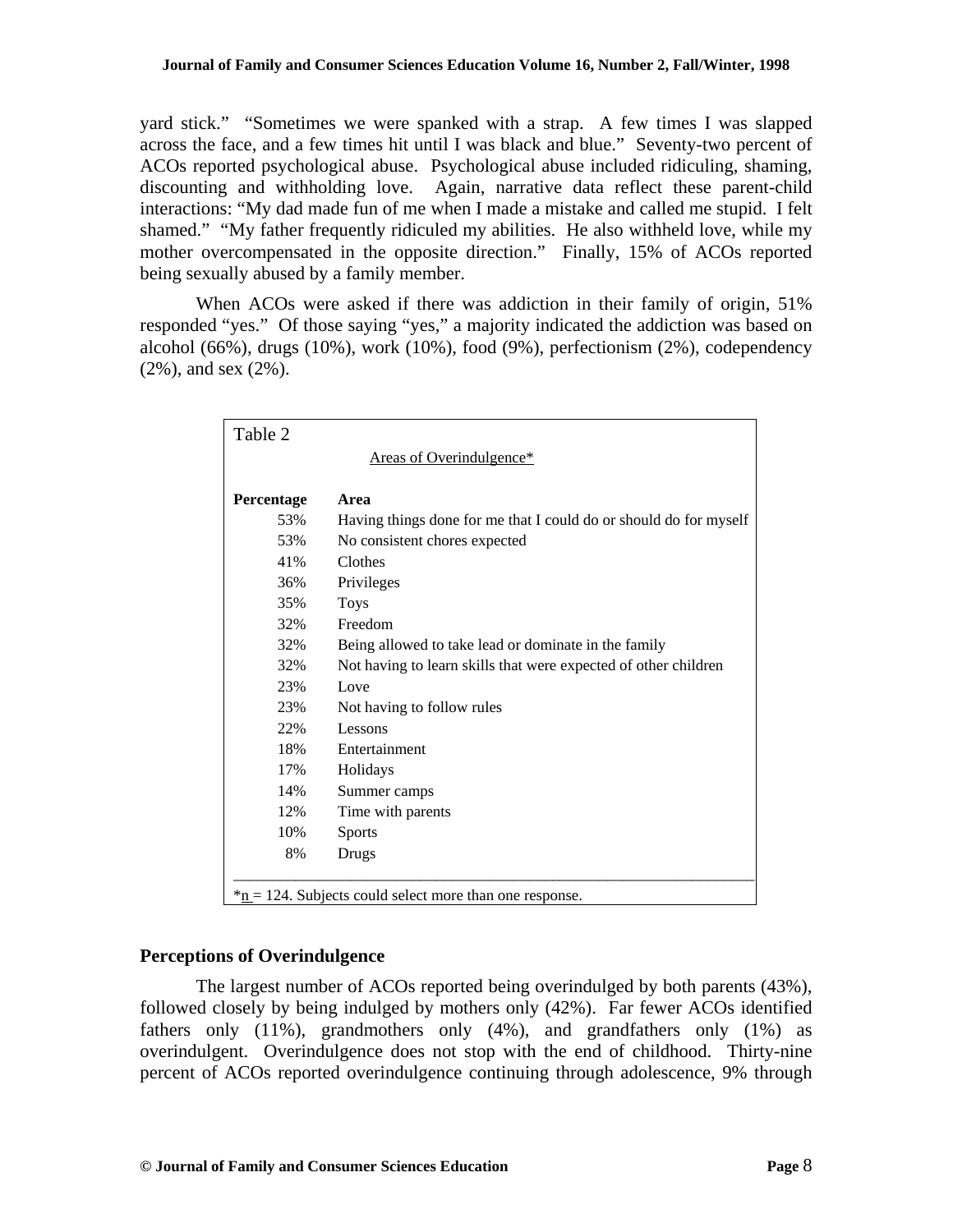young adulthood, and 9% through later adulthood; while 22% reported being overindulged throughout life with the indulgence still continuing.

ACOs reported being indulged in a variety of ways. Areas of indulgence cited most frequently included having things done for them (53%), having no consistent chores (53%), being given clothes (41%), being allowed privileges (35%), and being given toys (35%). See Table 2 for additional information.

More than half of the ACOs (57%) indicated that the overindulgence appeared to be related to another life event. Most frequently identified events were parental issues such as chemical dependency or guilt, the death of a family member, and illness or other medical issues relative to the child. See Table 3 for additional information.

| Table 3     |                                                                  |
|-------------|------------------------------------------------------------------|
|             | Life Events Related to Overindulgence*                           |
|             |                                                                  |
| Percentage  | <b>Events</b>                                                    |
| 48%         | Issue stemming from parent (poverty, guilt, chemical dependency, |
|             | worked all of the time etc.)                                     |
| 18%         | Death of a loved one (sibling, parent etc.)                      |
| 15%         | <b>Illness</b>                                                   |
| 10%         | Birth order                                                      |
| 5%          | Holidays                                                         |
| 3%          | A reward for when I was good                                     |
| 2%          | Lack of communication                                            |
|             |                                                                  |
| $*$ n = 62. |                                                                  |

## **Perceptions of the Effects of Overindulgence**

ACOs exhibited a mixture of positive and negative feelings as a result of being overindulged. A high percentage (48%) reported feeling loved, and 28% reported feeling good because they got everything they wanted, but 44% felt confused, while 31% felt guilty, bad and sad. See Table 4 for additional information.

Overindulgence appears to affect individuals well into adulthood. The great majority (71%) of the overindulged subjects reported having difficulty knowing what is enough, or what is normal as adults. Participants' comments confirm this: "I have extreme difficulty making decisions." "I need praise and material reward to feel worthy." "I don't have to grow up because other people will take care of me." "I feel like I need lots of things to feel good about myself." "I'm unlovable." "I have to buy gifts to be loved." "I constantly need outside affirmation from my friends." ACOs who reported difficulty knowing what is enough were asked to identify the adult situations that cause them the most difficulty. Most subjects reported the area of food (21%), followed by spending money and buying gifts (17%), parenting/child-rearing (17%), feelings of what's normal (14%), conflict with interpersonal boundaries and relationships (12%),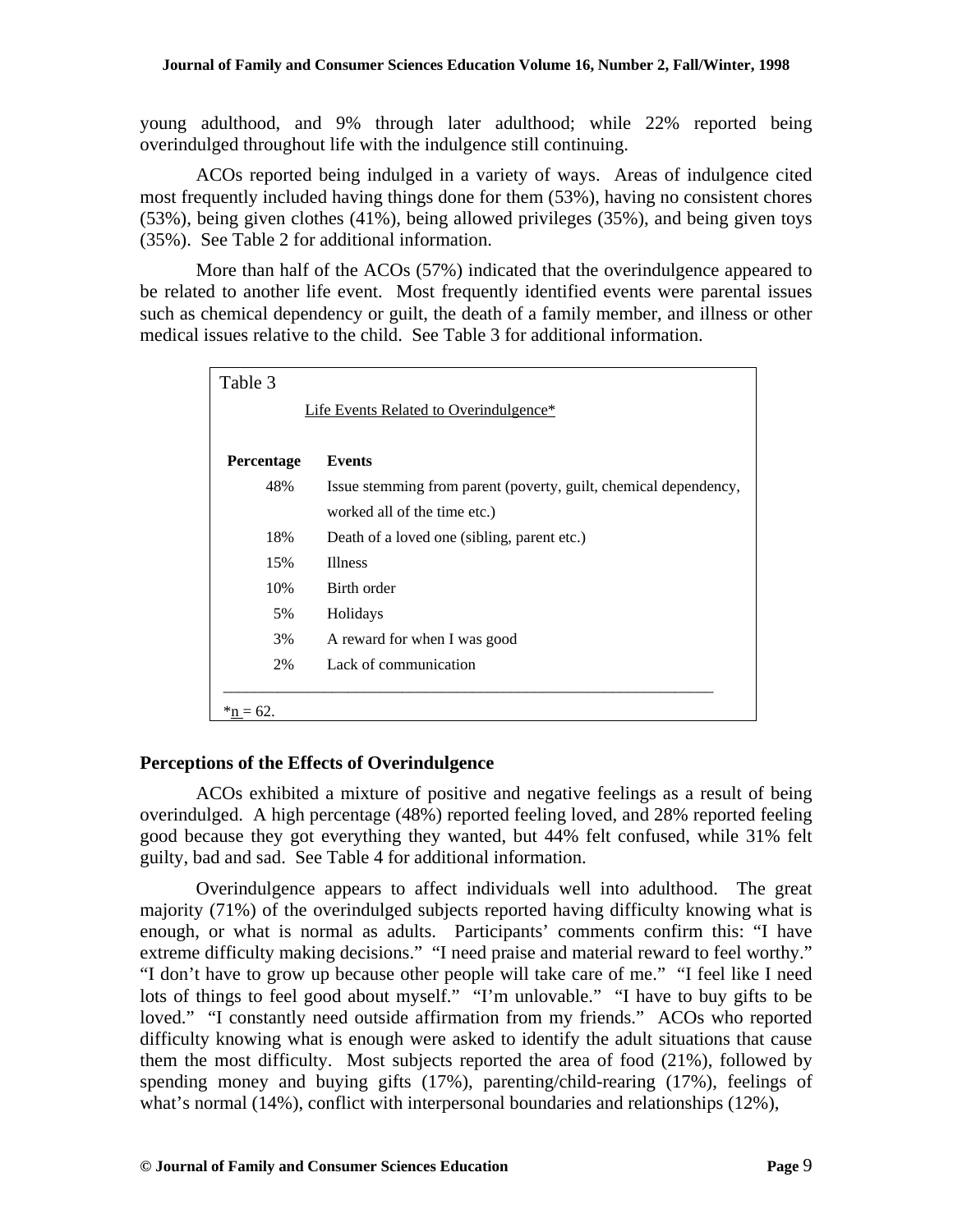| Table 4    |                                                                    |
|------------|--------------------------------------------------------------------|
|            | Feelings Resulting from Overindulgence*                            |
|            |                                                                    |
| Percentage | <b>Feelings</b>                                                    |
| 48%        | I felt loved                                                       |
| 44%        | I felt confused because it didn't feel right but couldn't complain |
|            | because how can I fault someone who does so much for me            |
| 40%        | I felt embarrassed because at times I was expected to know         |
|            | some skills that I never had to learn                              |
| 31%        | I felt guilty, bad, sad                                            |
| 29%        | I felt good at the time, but later I felt ashamed                  |
| 28%        | I felt good because I got everything I wanted                      |
| 27%        | I felt embarrassed because I knew it wasn't right                  |
| 23%        | I felt bad because other kids didn't get what I did                |
| 19%        | No matter how much I got I never got enough so I felt sad          |
| 15%        | I felt good because I got to decide about everything               |
| 15%        | I felt bad because the other kids made fun of me                   |
| 14%        | I felt embarrassed because other kids didn't have stuff            |
| 13%        | I felt ignored                                                     |
| 13%        | I felt confused                                                    |
| 11%        | I felt embarrassed because other kids teased me                    |
| 11%        | No matter how much I got I never got enough, so I felt mad         |
|            |                                                                    |
|            | $*_p$ = 124. Subjects could select more than one response.         |

decision making (11%), and excessive activities such as working, going to school, exercising, playing and having fun (9%).

When asked which skills they feel are deficient because they did not learn them as children, ACOs open-ended responses were coded into the following categories: communication, interpersonal, and relationship skills (31%), domestic and home skills (13%), mental and personal health skills (12%), decision making skills (11%), money and time management skills (10%), and ability to be responsible (8%).

## **ACOs Compared to Non-indulged Adult Children**

ACOs reported significantly greater indulgence of their own children than did the non-indulged subjects (  $(3) = 40.92$ ,  $p = < .001$ ). In addition to overindulging their own children, ACOs reported higher levels of overindulging themselves than did subjects who were not overindulged by their parents  $(X^2(3) = 39.1, p = 30.1)$ . This self-indulgence resulted in gaining weight (16% of ACO respondents), feeling guilty (12%), and experiencing lower self-esteem (6%), poor health (5.6%), and loneliness (4%).

Finally, subjects who were overindulged as children reported being less likely to have had an extended adult relationship with someone who overindulged them than did subjects who were not overindulged  $(X^2 \t(1) = 19.57, p = \langle .001 \rangle)$ . See Table 5 for additional comparative data.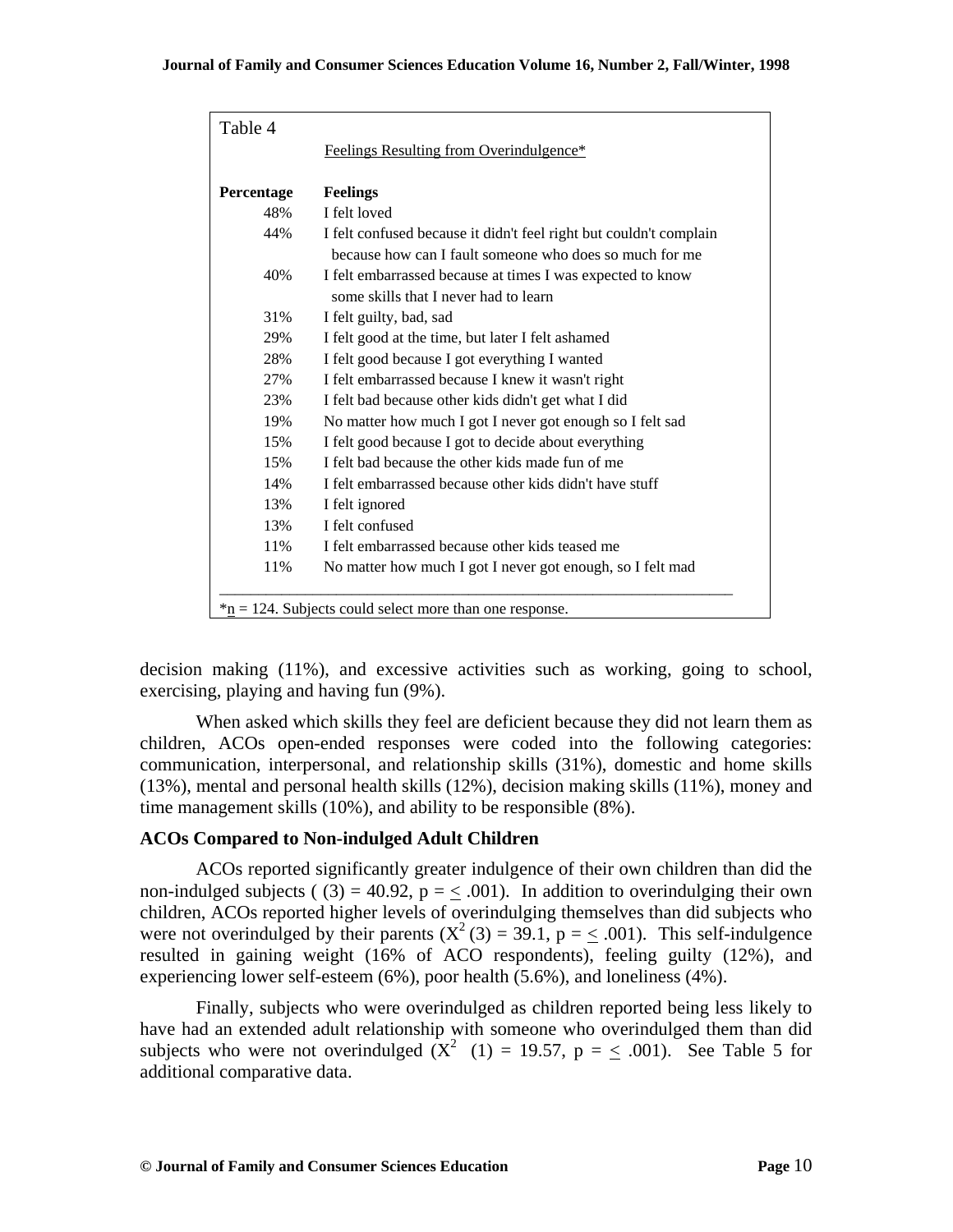| Number of Overindulged and Non-indulged Subjects Reporting Tendency |       |                             |       |                             |  |  |  |
|---------------------------------------------------------------------|-------|-----------------------------|-------|-----------------------------|--|--|--|
| to Overindulge Their Own Offspring, to Overindulge Themselves,      |       |                             |       |                             |  |  |  |
| and to Seek Out Indulgent Relationships as Adults*                  |       |                             |       |                             |  |  |  |
|                                                                     |       | <b>ACO</b>                  |       |                             |  |  |  |
|                                                                     |       | Subsample                   |       |                             |  |  |  |
|                                                                     |       | <b>Frequency/Percentage</b> |       | <b>Frequency/Percentage</b> |  |  |  |
| Overindulge own offspring?                                          |       |                             |       |                             |  |  |  |
| Never                                                               | 3     | (3%)                        | 38    | $(8\%)$                     |  |  |  |
| Seldom                                                              | 16    | (16%)                       | 165   | (35%)                       |  |  |  |
| Sometimes                                                           | 60    | (60%)                       | 241   | (52%)                       |  |  |  |
| Often                                                               | 21    | (21%)                       | 23    | (23%)                       |  |  |  |
|                                                                     | $N =$ | 100                         | $N =$ | 467                         |  |  |  |
| Overindulge self?                                                   |       |                             |       |                             |  |  |  |
| Never                                                               | 8     | (7%)                        | 90    | (15%)                       |  |  |  |
| Seldom                                                              | 29    | (24%)                       | 229   | (39%)                       |  |  |  |
| Sometimes                                                           | 61    | $(50\%)$                    | 239   | $(40\%)$                    |  |  |  |
| Often                                                               | 24    | $(20\%)$                    | 33    | (6%)                        |  |  |  |
|                                                                     | $N =$ | 122                         | $N =$ | 591                         |  |  |  |
| Extended adult indulgent relationship?                              |       |                             |       |                             |  |  |  |
| Yes                                                                 | 55    | (46%)                       | 394   | (68%)                       |  |  |  |
| N <sub>0</sub>                                                      | 64    | (54%)                       | 189   | (32%)                       |  |  |  |
|                                                                     | $N =$ | 119                         | $N =$ | 583                         |  |  |  |

# **Discussion**

Individuals self-identified as overindulged children reported experiencing negative effects as a result of the indulgence, not only while it was occurring, but also into adulthood.

One of the most consistent findings of this study was subjects attributing overindulgence to inconsistent family environments, including homes in which abuse and neglect were common. Although subjects reported some positive emotions while being indulged, the indulgence produced negative feelings at the same time. Such ambivalent and inconsistent feelings have been found to be difficult for children to interpret and have a tendency to lead to feelings of insecurity and chaos (Sroufe, Fox & Pancake, 1983).

Reports of the high levels of physical and psychological violence in the households where overindulgence occurred were disturbing. More than a fourth of the ACO sample (27%) reported physical violence in their childhood homes. This is substantially higher than reported national figures. The United States Advisory Board on Child Abuse and Neglect (1990) indicated that 2.5 percent of American children are maltreated each year, and child abuse accounts for approximately 14 percent of the reported cases of child maltreatment nationally. Such violence always leaves a mark on its victims (Malinosky-Rummell & Hansen, 1993), but in families where it is coupled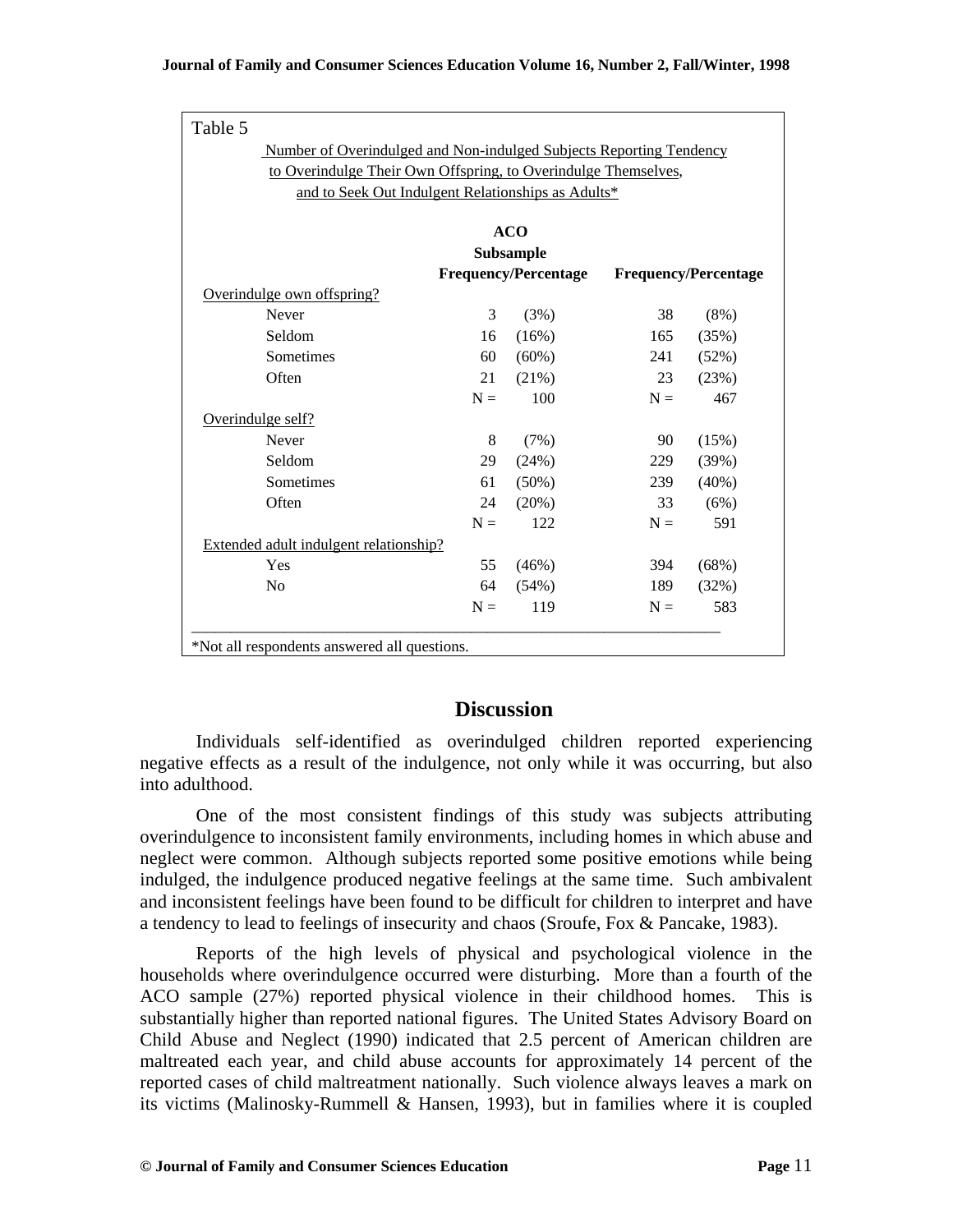with overindulgence, the negative effect may be greater, again because of the difficulty children have in predicting inconsistent parental response.

Since participants in the survey indicated that the overindulgence had negative effects, it is disturbing that they were much more likely to overindulge both their own children and themselves compared to the non-indulged subjects. Clearly, preventative intervention from family and parent education programs for parents who are ACOs is warranted.

One surprising finding was that ACOs reported being significantly less likely to seek out and maintain additional overindulgent relationships in adulthood than did the non-indulged subjects. This may indicate that ACOs are able to recognize the negative impact of indulgent relationships and while they seemingly are unable to avoid overindulging their own children or themselves, they do make efforts to avoid relationships with others who would overindulge them.

Finally, a striking finding of this study was that the majority of the overindulged and non-indulged subjects reported that their parents did not adequately meet their emotional needs as children. This speaks to the importance of broad-based parent education programs for all types of parents.

## **Implications**

The findings of this study have numerous implications for both parents and family educators.

#### **Implications For Parents**

It is essential for parents to understand that there is a difference between nurture, structure, and overindulgence. Nurture is unconditional love. "[The] essential contribution to children's growth and well-being [is] nurture" (Clarke & Dawson, 1998, p. 10). "But unconditional love is not enough. Children also need to learn limits, skills, and standards" (Clarke & Dawson, 1998, p. 10). This side of the parenting equation, structure, allows parents to set healthy boundaries and limits with children. There needs to be a balance between the two. Overindulgence is misguided nurture and inadequate structure. Nurturing children and providing them with structure is positive and helpful, while overindulgence is not. This is relevant because ACOs report overindulgence is more about "not having things done for them when they could do it for themselves," and "having no consistent chores expected of them" than receiving clothes or toys.

Parents need to realize that continued support for a child's emotional needs without overindulgence is critical to the emotional health of the child. Children experience a variety of feelings from overindulgence; some of them positive, others negative. At the very least, the overindulgent parent leaves a child emotionally confused.

Parents who overindulge miss opportunities to teach their children valuable life skills. Overindulgence appears to inhibit the development of a child's communication and relationship skills, decision making, and time management skills. Further, overindulged children may not know how to take on adult responsibilities. They rely on others to complete tasks for them.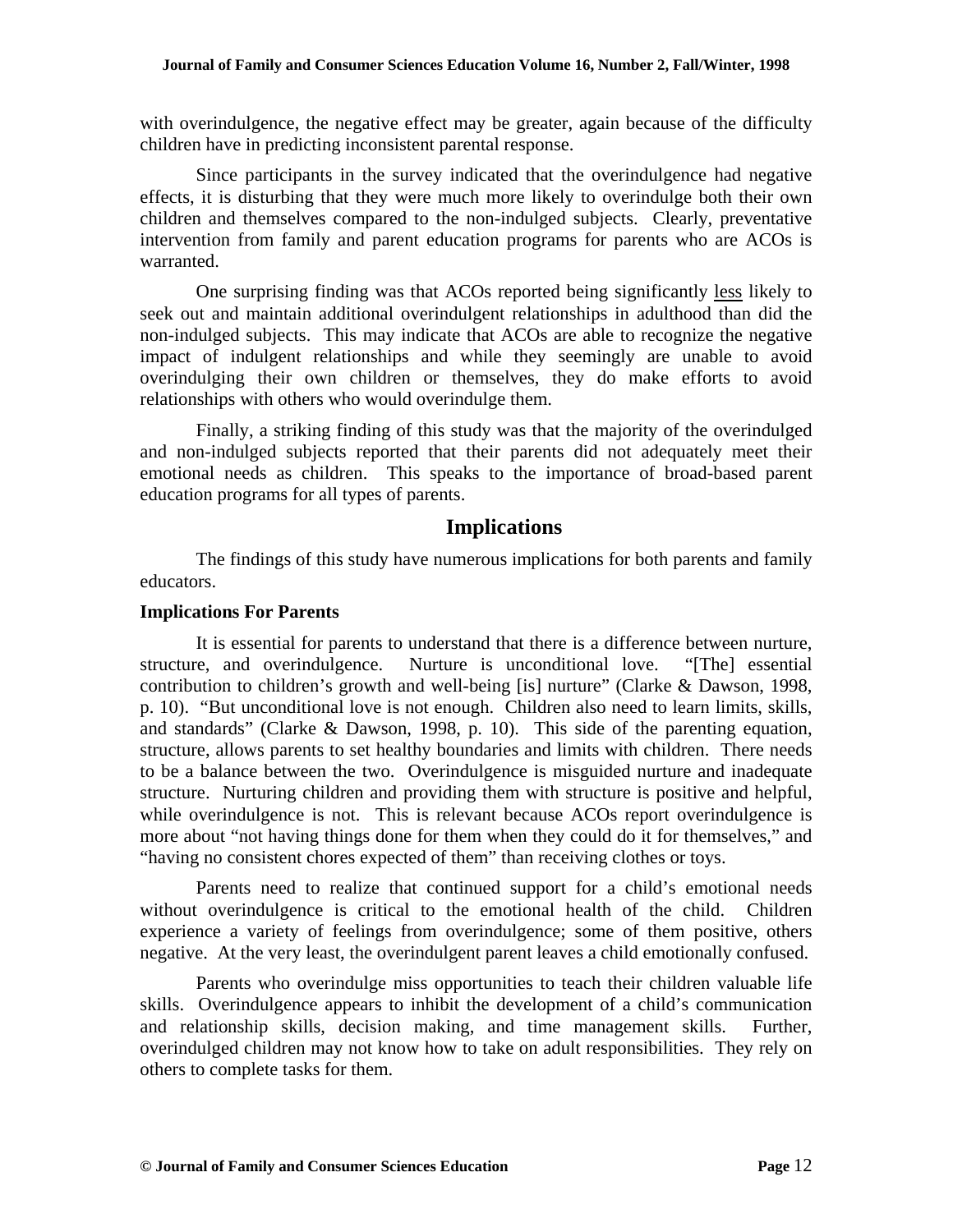It is important for parents to understand and recognize that overindulgence may have long-lasting effects on children. For example, as adults they may have problems with overeating, and overspending, feel inadequate and overindulge their own children. The negative effects of overindulging can last well into adulthood.

Finally, parents who were overindulged as children frequently grow up and overindulge their own children. There appears to be a "cycle of overindulgence." This could be because families in which overindulgence is occurring do not have a clear understanding of appropriate boundaries or the delicate balance between nurture and structure in the rearing of children.

#### **Implications for Family Educators**

It appears that cultural messages to overindulge are pervasive throughout North American culture (Browne & Kaldenberg, 1997) and that overindulging children is a common problem (Clarke & Dawson, 1998). Family educators need to recognize the cultural pressure placed on parents to overindulge children in today's society. Recognizing this, family educators can provide parental support, encouragement and permission not to indulge; for doing so may be harmful to a child's psychological health. Further, family educators can give parents an alternative message which is to balance nurture and structure in childrearing.

This study found that a high percentage of ACOs (51%) grew up in families which had chemically dependent parents, thus family educators should be aware of this connection and its possible effects. Further, because overindulgence of a child is often related to another important life event, such as a death of a sibling or parent, family educators also need to build in support and education for parents who are confronted with or experience these challenging events. Finally, information on overindulgence should be made available to parents through a variety of sources: parenting books, parenting classes, books on marriage and family, and books on child psychology.

# **Conclusion**

This study is a first attempt at overcoming a gap in the literature on overindulgence. Previously, only a few research studies investigated spoiling children, whiled none investigated overindulgence directly. Further, the concept of overindulgence is quite different from the spoiled child syndrome (Swain, 1985; McIntosh, 1989) and the permissive parent which Baumrind (1966, 1983, 1991, & 1996) described.

This study has several limitations. The first limitation is its sample which, though large, is not representative and is disproportionately female. The issue of overindulgence may have been more salient for the sample than the general population. Second, the coding of open-ended questions is always prone to subjectivity. And third, because the questionnaire provided a description of overindulgence at the outset, it may have inadvertently led respondents to a response set consistent with the definition.

Nonetheless, this study fulfilled its purposes: to describe overindulged persons, their perceptions of overindulgence and its affects, and to compare adults who were overindulged as children and those who were not. Future studies should attempt to replicate these findings with representative samples.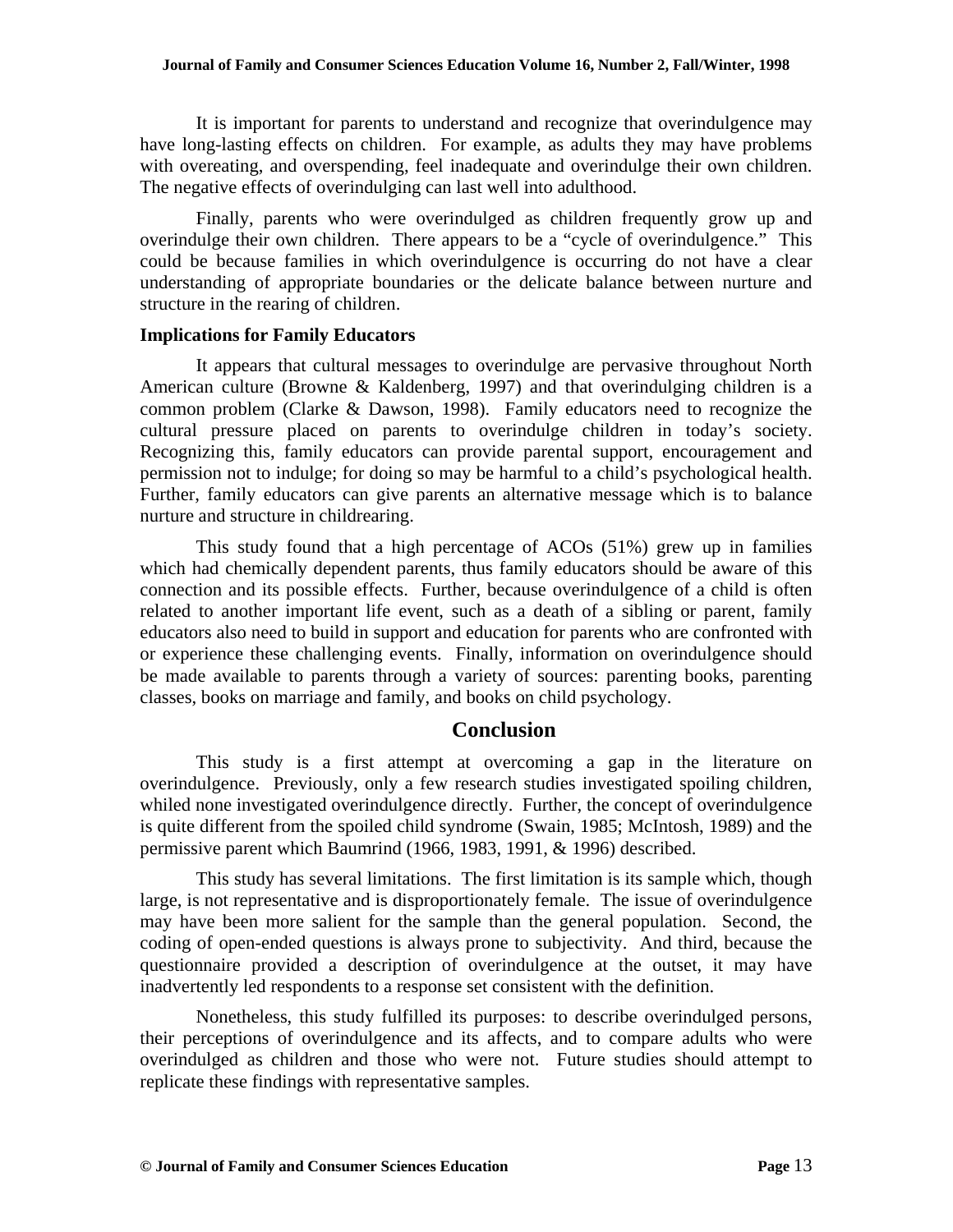Finally, family educators face important challenges to help parents and families to recognize the societal pressures placed on them to overindulge, and to help them to develop alternative strategies to bring balance into their lives.

# **References**

- Baumrind, D. (1966). Effects of authoritative parental control on child behavior. Child Development, 37, 887-907.
- Baumrind, D. (1983). Rejoinder to Lewis's reinterpretation of parental firm control effects: Are authoritative families really harmonious? Psychological Bulletin, 94, 132-142.
- Baumrind, D. (1991). Parenting styles and adolescent development. In J. Brooks-Gunn, R. Lerner, & A. C. Petersen (Eds.), The encyclopedia of adolescence (pp. 758- 772). New York: Garland.
- Baumrind, D. (1996). The discipline controversy revisited. Family Relations, 45, 405- 414.
- Browne, B. A., & Kaldenberg, D. O. (1997). Conceptualizing self-monitoring: Links to materialism and product involvement. Journal of Consumer Marketing, 14, 31-55.
- Buri, J. R., Louiselle, P. A., Misukanis, T. M., & Mueller, R. A. (1988). Effects of parental authoritarianism and authoritativeness on self-esteem. Personality and Social Psychology Bulletin, 12, 271-282.
- Clarke, J. I., & Dawson, C. (1998). Growing up again: Parenting ourselves, parenting our children (2<sup>nd</sup> ed.). Center City, MN: Hazelden.
- Coles, R. (1977). Privileged ones: The well-off and the rich in America Volume V of children in crisis. Boston: Little Brown.
- Coopersmith, S. (1967). The antecedents of self-esteem. San Francisco: Freeman.
- Hausner, L. (1990). Children of paradise: Successful parenting for prosperous families. New York: St. Martin's Press.
- Malinosky-Rummell, R., & Hansen, D. J. (1993). Long-term consequences of childhood physical abuse. Psychological Bulletin, 114, 68-79.
- McIntosch, B. J. (1989). Spoiled child syndrome. Pediatrics, 83(1), 108-115.
- Nelms, B. C. (1983, January/February). Attachment versus spoiling. Pediatric Nursing, 49-51.
- Robinson, P. A. (1978). Parents of "beyond control" adolescents. Adolescence, 13, 109- 119.
- Rohner, R. P. (1986). The warmth dimension: Foundations of parental acceptancerejection theory. Newbury Park, CA: Sage.
- Rohner, R. P. (1994). Patterns of parenting: The warmth dimension in worldwide perspective. In W. J. Lonner & Malpass (Eds.), Psychology and culture. Boston: Allyn & Bacon.
- Solomon, R., Martin, K., & Cottington, E. (1993). Spoiling an infant: Further support for the construct. Topics In Early Childhood Special Education, 13(2), 175-183.
- Sroufe, L. A., Fox, N. E., & Pancake, V. R. (1983). Attachment and dependency in developmental perspective. Child Development, 54, 1615-1627.
- Swain, D. W. (1985). The spoiled child syndrome. In P. Houston; G. K. Leigh; I. R. Loewen & D. M. McNulty (Eds.), Changing family conference XIV proceedings (pp. 67-71). Iowa City, IA: The University of Iowa.